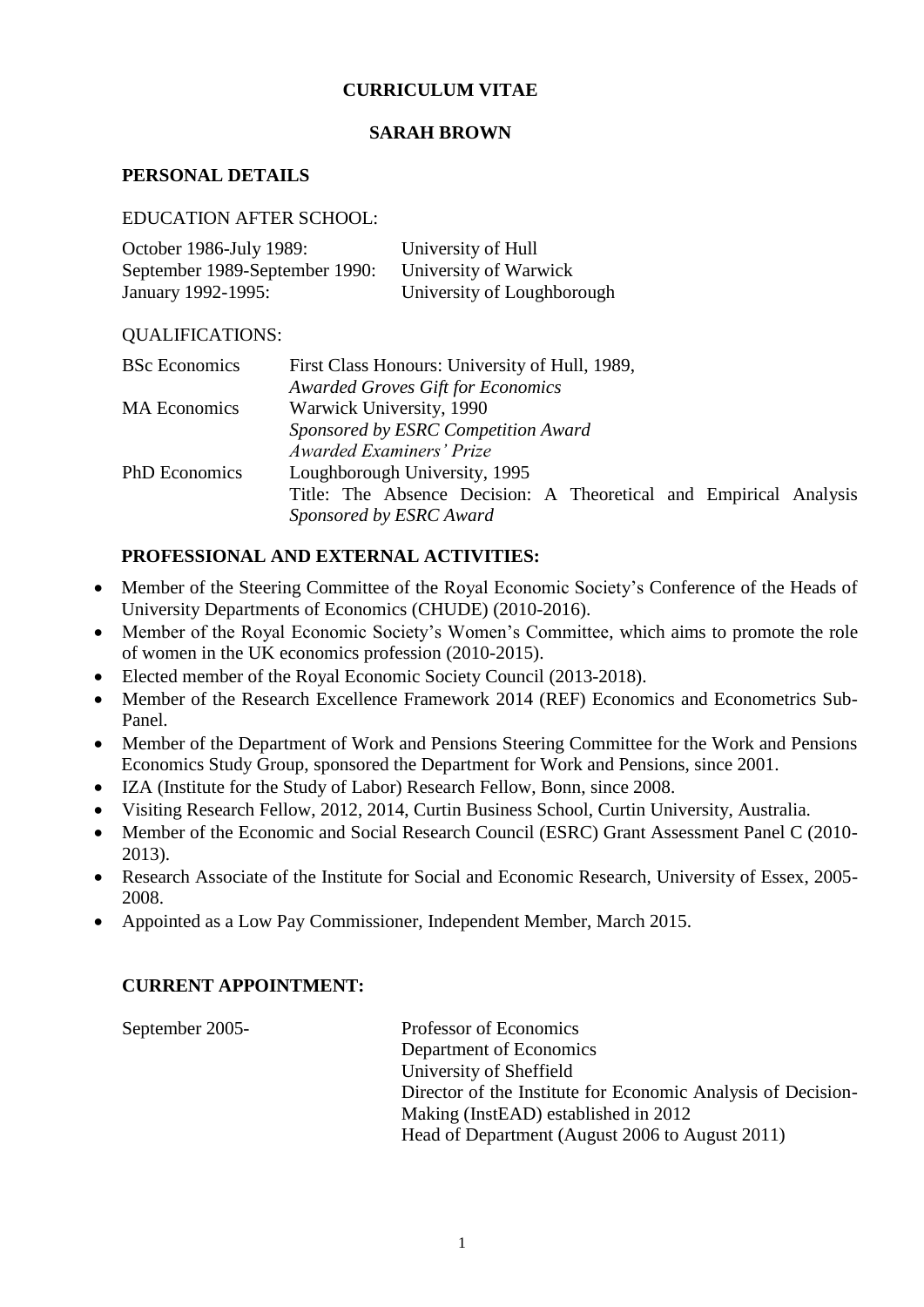### **PREVIOUS APPOINTMENTS:**

| October 2001-August 2005   | Senior Lecturer in Economics |
|----------------------------|------------------------------|
|                            | Department of Economics      |
|                            | University of Leicester      |
| September 1999-2001        | Lecturer in Economics        |
|                            | Department of Economics      |
|                            | University of Leicester      |
| January 1994 – August 1999 | Lecturer in Economics        |
|                            | Department of Economics      |
|                            | Loughborough University      |
| January 1991-January 1992  | <b>Research Assistant</b>    |
|                            | Department of Economics      |
|                            | Loughborough University      |

#### **PUBLICATIONS IN REFEREED JOURNALS**

- 1. Brown, S. and D. Gray (2016) 'Household Finances and Well-Being in Australia: An Empirical Analysis of Comparison Effects.' *Journal of Economic Psychology*, forthcoming.
- 2. Brown, S., Harris, M. Prendergast, J. and P. Srivastava (2015) 'Pharmaceutical drug misuse: Are industry of employment and occupation risk factors?' *Industrial Relations Journal*, forthcoming
- 3. Brown, S. and K. Taylor (2016) 'Early Influences on Saving Behaviour: Analysis of British Panel Data.' *Journal of Banking and Finance*, 62, 1-14.
- 4. Brown, S., W. Greene, M. Harris and K. Taylor (2015) 'An inverse hyperbolic sine heteroskedastic latent class panel tobit model: An application to modelling charitable donations.' *Economic Modelling*, 50, 228-236.
- 5. Brown, S., D. Gray, J. Mchardy and K. Taylor (2015) 'Employee Trust and Workplace Performance.' *Journal of Economic Behaviour and Organization*, 116, 361-378.
- 6. Brown, S., P. Ghosh, Li Su and K. Taylor (2015) 'Modelling Household Debt and Financial Assets: A Bayesian Approach to a Bivariate Two-Part Model.' *Journal of Empirical Finance*, 190-207.
- 7. Brown, S., D. Gray and J. Roberts (2015) 'The Relative Income Hypothesis: A Comparison of Methods.' *Economics Letters*, 130, 47-50.
- 8. Mukherji, A., S. Roychowdhury, P. Ghosh and S. Brown (2015) 'Estimating Healthcare Demand for an Aging Population: A Flexible and Robust Bayesian Joint Model.' *Journal of Applied Econometrics*, published online (early view), 2015.
- 9. Brown, S., A. Duncan, M. Harris, J. Roberts and K. Taylor (2015) 'A Zero Inflated Regression Model for Grouped Data.' *Oxford Bulletin of Economics and Statistics*, 77, 822-831.
- 10. Brown, S. and Taylor (2015) 'The Reservation Wage Curve: Evidence from the UK.' *Economics Letters*, 126, 22-24.
- 11. Brown, S. and Taylor (2014) 'Household Finances and the Big Five Personality Traits.' *Journal of Economic Psychology*, 45, 197-212.
- 12. Brown, S., P. Ghosh and K. Taylor (2014) 'Household Finances and Social Interaction: Bayesian Analysis of Household Panel Data.' *Review of Income and Wealth*, forthcoming.
- 13. Brown, S., R. Durand, M. Harris and T. Weterings (2014) 'Modelling Financial Satisfaction across Life Stages: A Latent Class Approach.' *Journal of Economic Psychology*, 45, 117-127.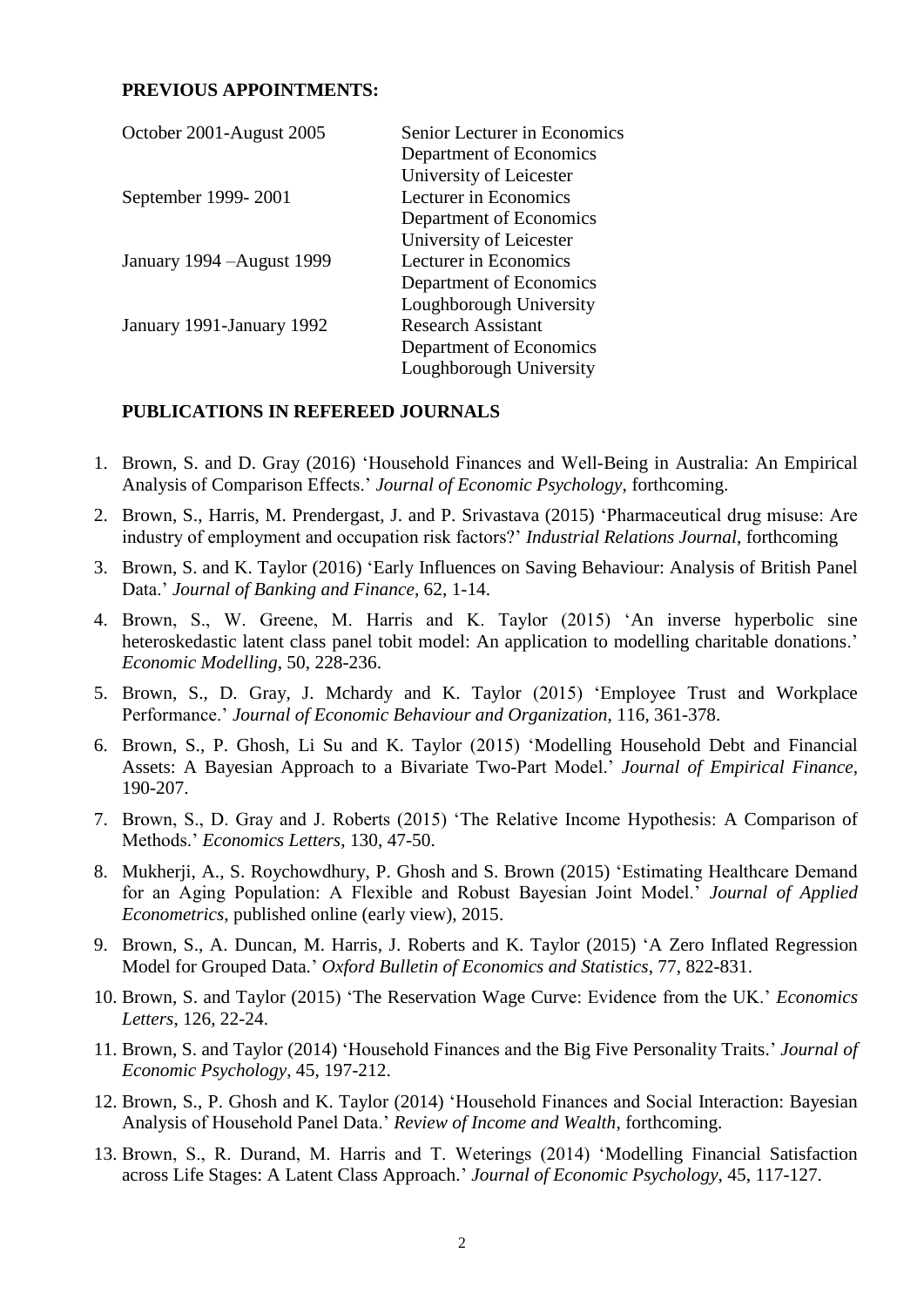- 14. Brown, S., P. Ghosh and K. Taylor (2014) 'The Existence and Persistence of Household Financial Hardship.' *Journal of Banking and Finance*, 46, 285-298.
- 15. Brown, S., A. Risa Hole and D. Kilic (2014) 'Out-of-Pocket Health Care Expenditure in Turkey: Analysis of the Household Budget Surveys 2002-2008.' *Economic Modelling*, 41, 211-218.
- 16. Brown, S. (2015) 'Household Repayment Behaviour and Neighbourhood Effects.' *Urban Studies*, 52(6), 1169-1188.
- 17. Brown, S., J. McHardy and K. Taylor (2014) 'Intergenerational Analysis of Social Interaction and Social Skills: Analysis of US and UK Panel Data.' *Economics of Education Review*, 40, 43-54.
- 18. Brown, S., P. Srivastava and K. Taylor (2015) 'Intergenerational Analysis of the Donating Behaviour of Parents and their Offspring.' *Southern Economic Journal*, 82, 122-151.
- 19. Brown, S. and K. Taylor (2013) 'Reservation Wages, Expected Wages and the Duration of Unemployment: Evidence from British Panel Data.' *Economics Letters*, 119, 276-279.
- 20. Brown, S., G. Garino and K. Taylor (2013) 'Household Debt and Attitudes towards Risk.' *Review of Income and Wealth*, 59(2), 283-304.
- 21. Brown, S., M. Harris and K. Taylor (2012) 'Modelling Charitable Donations to an Unexpected Natural Disaster: Evidence from the US Panel Study of Income Dynamics.' *Journal of Economic Behaviour and Organization*, 84, 97-110.
- 22. Brown, S., A. Ortiz and K. Taylor (2012) 'Parental Risk Attitudes and Children's Academic Test Scores: Evidence from the U.S. Panel Study of Income Dynamics.' *Scottish Journal of Political Economy*, 59, 47-70.
- 23. Brown, S., A. Dickerson, J. McHardy and K. Taylor (2012) 'Gambling and Credit: an individual and household level analysis for the UK.' *Applied Economics*, 44, 4639-4650.
- 24. Brown, S., Dietrich, M., Ortiz-Nunez, A. and K. Taylor (2012) 'Business Ownership and Attitudes towards Risk.' *Applied Economics*, 45, 1725-1734.
- 25. Brown, S., L. Farrell and Mark Harris (2011) 'Modelling the Incidence of Self-Employment: Individual and Employment Type Heterogeneity.' *Contemporary Economic Policy*, 29, 605-619.
- 26. Brown, S., J. Roberts and K. Taylor (2011) 'The Gender Reservation Wage Gap: Evidence from British Panel Data.' *Economics Letters*, 113, 88-91.
- 27. Brown, S., J. McHardy, R. McNabb and K. Taylor (2011) 'Workplace Performance, Worker Commitment and Loyalty.' *Journal of Economics and Management Strategy*, 20, 925-955.
- 28. Brown, S., Aurora Ortiz and K. Taylor (2011) 'What Will I Be When I Grow Up? An Analysis of Childhood Expectations and Career Outcomes.' *Economics of Education Review*, 30, 493-506.
- 29. Brown, S. and K. Taylor (2011) 'Reservation Wages, Expected Wages and Labour Market Outcomes: Analysis of Individual Level Panel Data.' *Economic Modelling*, 28, 1317-1327.
- 30. Brown, S., M. Dietrich, A. Ortiz and K. Taylor (2011) 'Self-Employment and Attitudes towards Risk: Unobserved Heterogeneity and Timing.' *Journal of Economic Psychology*, 32, 425-433.
- 31. Brown, S., S. McIntosh and K. Taylor (2011) 'Following in your Parents' Footsteps? Empirical Analysis of Matched Parent-Offspring Test Scores.' *Oxford Bulletin of Economics and Statistics*, 73(1), 40-58.
- 32. Brown, S., J. Roberts and K. Taylor (2010) 'Reservation Wages, Labour Market Participation and Health.' *Journal of the Royal Statistical Society, Series A*, 173(3), 501-529.
- 33. Brown, S, G. Garino and C. Martin (2009) 'Firm Performance and Labour Turnover: Evidence from the 2004 Workplace and Employee Relations Survey.' *Economic Modelling*, 26(3), 689-695.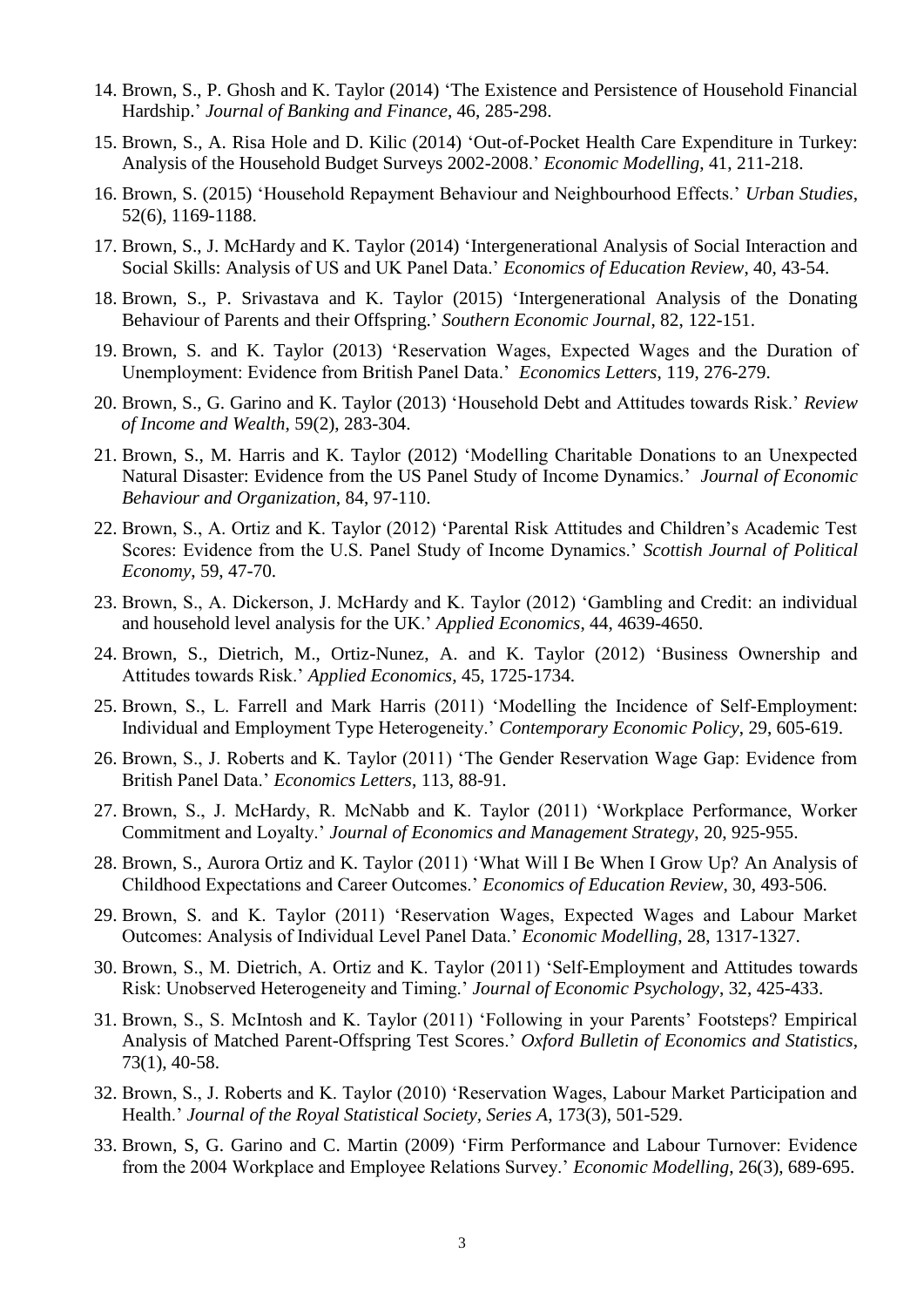- 34. Brown, S. and K. Taylor (2009) 'Social Interaction and Children's Academic Test Scores: Evidence from the National Child Development Study.' *Journal of Economic Behavior and Organization*, 71(2), 563-74.
- 35. Brown, S. and K. Taylor (2008) 'Bullying, Education and Labour Market Outcomes: Evidence from the National Child Development Study.' *Economics of Education Review*, 27(4), 387-401.
- 36. Brown, S., G. Garino and K. Taylor (2008) 'Mortgages and Financial Expectations: A Household Level Analysis.' *Southern Economic Journal*, 74(3), 857-878.
- 37. Brown, S. and K. Taylor (2008) 'Household Debt and Financial Assets: Evidence from Great Britain, Germany and the US.' *Journal of the Royal Statistical Society, Series A*, 171(3), 615-634.
- 38. Brown, S., M. N. Harris and T. R. L. Fry (2008) 'Untangling Supply and Demand in Occupational Choice.' *Economics Letters*, 99(2), 414-417.
- 39. Amess, K., Brown, S. and S. Thompson (2007) 'The Impact of Organizational Change on Supervision and Employee Discretion: The Case of Management Buyouts.' *Scottish Journal of Political Economy*, 54(4), 447-474.
- 40. Brown, S., J. G. Sessions and D. L. Watson (2007) 'The Contribution of Hours Constraints to Working Poverty in Britain.' *Journal of Population Economics*, 20, 445-463.
- 41. Brown, S. and K. Taylor (2007) 'Religion and Education: Evidence from the National Child Development Study.' *Journal of Economic Behavior and Organization*, 63(3), July, 439-450.
- 42. Brown, S. and J. G. Sessions (2006) 'Evidence on the Relationship Between Firm-Based Screening, Education, and Earnings.' *Economics of Education Review,* 25(5), 498-509.
- 43. Brown, S. and K. Taylor (2006) 'Financial Expectations, Consumption and Saving: A Microeconomic Analysis' *Fiscal Studies*, 27(3), 313-338.
- 44. Brown S., L. Farrell, M. Harris and J. G. Sessions (2006) 'Risk Preference and Employment Contract Type' *JRSS Series A, Statistics in Society*, 169(4), 1-15.
- 45. Brown, S. and J. G. Sessions (2006) 'Some Evidence on the Relationship between Performance Related Pay and the Shape of the Experience Earnings Profile.' *Southern Economic Journal,* 72(3), 660-676.
- 46. Brown, S., K. Taylor and S. Wheatley Price (2005) 'Debt and Distress.' *Journal of Economic Psychology*, 26, 5, 642-663.
- 47. Brown, S. and S. Pudney (2005) 'A Method for Estimating Poverty Impacts: Hours Constraints and the Working Poor.' *Bulletin of Economic Research*, 57(3), 305-315.
- 48. Brown, S. and K. Taylor (2005) 'Wage Growth, Human capital and Financial Investment: Evidence from the British Household Panel Survey.' *Manchester School*, 73, 6, 686-709.
- 49. Brown, S., L. Farrell and J. G. Sessions (2006) 'Self-employment matching: An analysis of dual earner couples and working households.' *Small Business Economics*, 26, 155-172.
- 50. Brown, S., G. Garino K. Taylor and S. Wheatley Price (2005) 'Debt and expectations: An individual and Household Analysis.' *Economic Inquiry*, 43(1), 100-120.
- 51. Brown, S. and J. G. Sessions (2005) 'Employee Attitudes, Earnings and Fixed-Term Contracts: International Evidence.' *Weltschaftliches Archiv: Review of World Economics*, 141(2), 296-317.
- 52. Brown, S. and J. G. Sessions (2004) 'On Absence and Shirking.' *Economic Issues*, March 9(1), 15-21.
- 53. Brown, S. and J. G. Sessions (2003) 'Education, Earnings, and Fixed-Term Contracts.' *Scottish Journal of Political Economy*, 50(4), 492-506.
- 54. Brown, S. and J. G. Sessions (2003) 'Employee Share Ownership, Profit-Sharing and Employees' Attitudes & Expectations.' *Labour*, 17(4), 543-569.